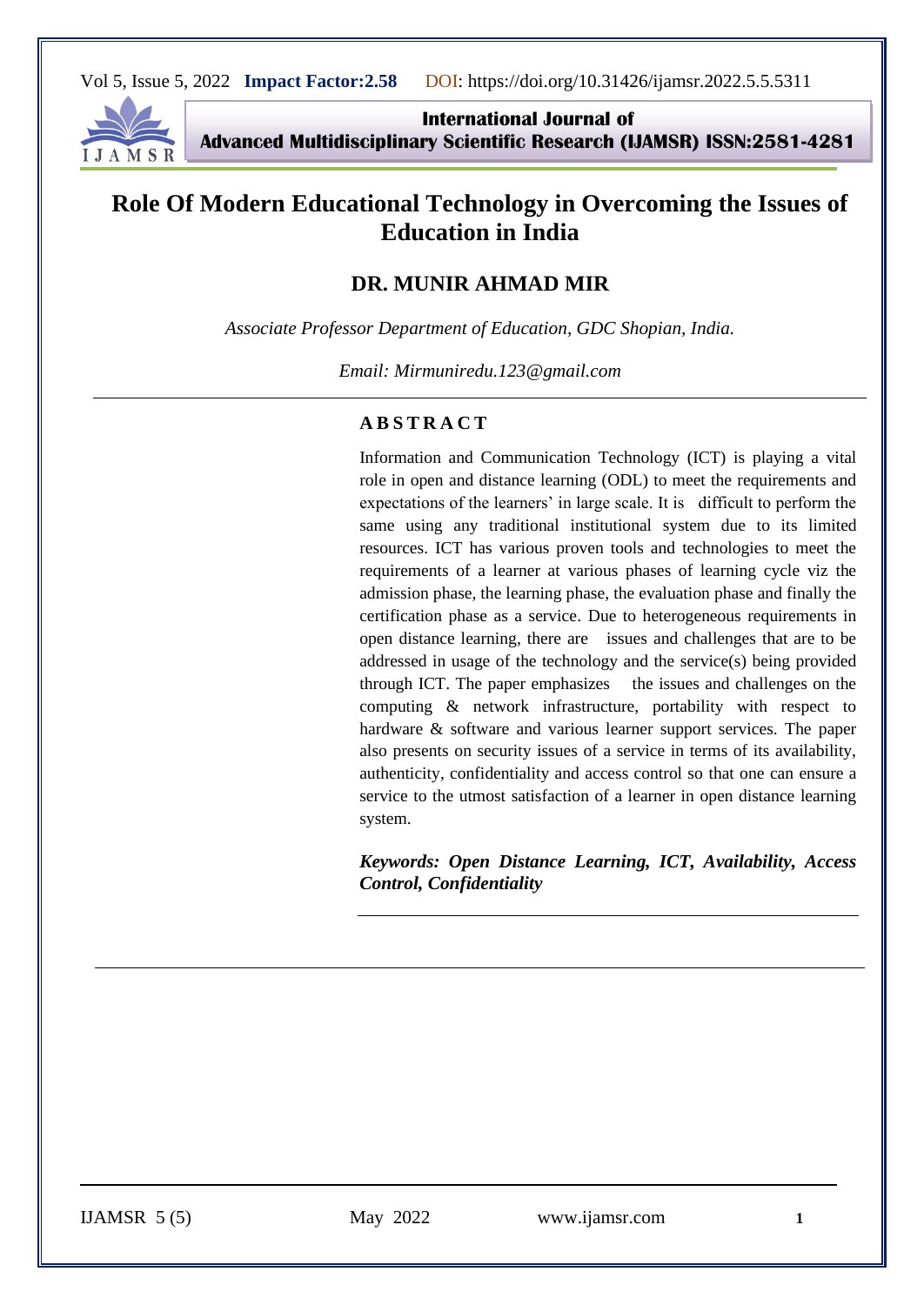

**International Journal of Advanced Multidisciplinary Scientific Research (IJAMSR) ISSN:2581-4281**

## **1. INTRODUCTION**

In distance learning system, learners are remote to the institution and are in large scale. It is difficult for a learner to visit the institution every day to get a service/support as available in a conventional system and at same time, it is even difficult to the institution itself to provide various services to the learners at different phases of a student learning life cycle, due to limited human resource available. Information and Communication Technology (ICT) is a prime resource to overcome such limitations. Information and communication technology is group of technologies by which various support service, shall be provided at different phases of student learning life cycle in distance learning. The various phases are the admission phase (programe details, fee structure, admission procedure and registration & re-registration), the learning phase (learning schedule, programe delivery(lectures through video conferencing, webinars, audio & video programmes, multimedia presentations and case studies), the evaluation phase (examination schedule, internal &external assessment, examinations, improvement, valuation, revaluation and result declaration) and the certification phase ( marks/grades updates, certificate printing & issuing and convocation schedule). In conventional system, learners are able to interact with one another face-to-face, which is a prerequisite to more meaningful social intercourse. Since, there is no such facility in the distance learning, web-based student learning and support system shall be developed and implemented using ICT to provide services at all different phases in student learning life cycle and also for knowledge and information sharing as done in a conventional system of education. Open distance learning system requires ICT infrastructure to provide various services effectively at different phases of a student life cycle. The ICT infrastructure include the network infrastructure, the computing infrastructure, the system and application software, the Internet Service Provider (ISP), the bandwidth, the policy framework and the security infrastructure.

#### **The Network Infrastructure**

The institution, that provides education in open distance learning mode requires a structured network at all its operational nodes (headquarters, the regional and study centres in case of IGNOU) and interconnected each other through a dedicated network so that all student services can be accessed easily by all operational nodes, students and other public. The network shall include adequate and standard network components that are used at gateway and other parts of the structured network. The standard network components are the router, the network switches, the standard network cable (fiber and UTP). Wireless connectivity (Wifi/Wi-max) shall also be used, where ever needed. The standard computing infrastructure include standard computer hardware such as servers (database servers, web servers, backup/recovery servers and application servers) to host various student learning and support services and personal computers (desktop computers, laptops and net books) to access and use services.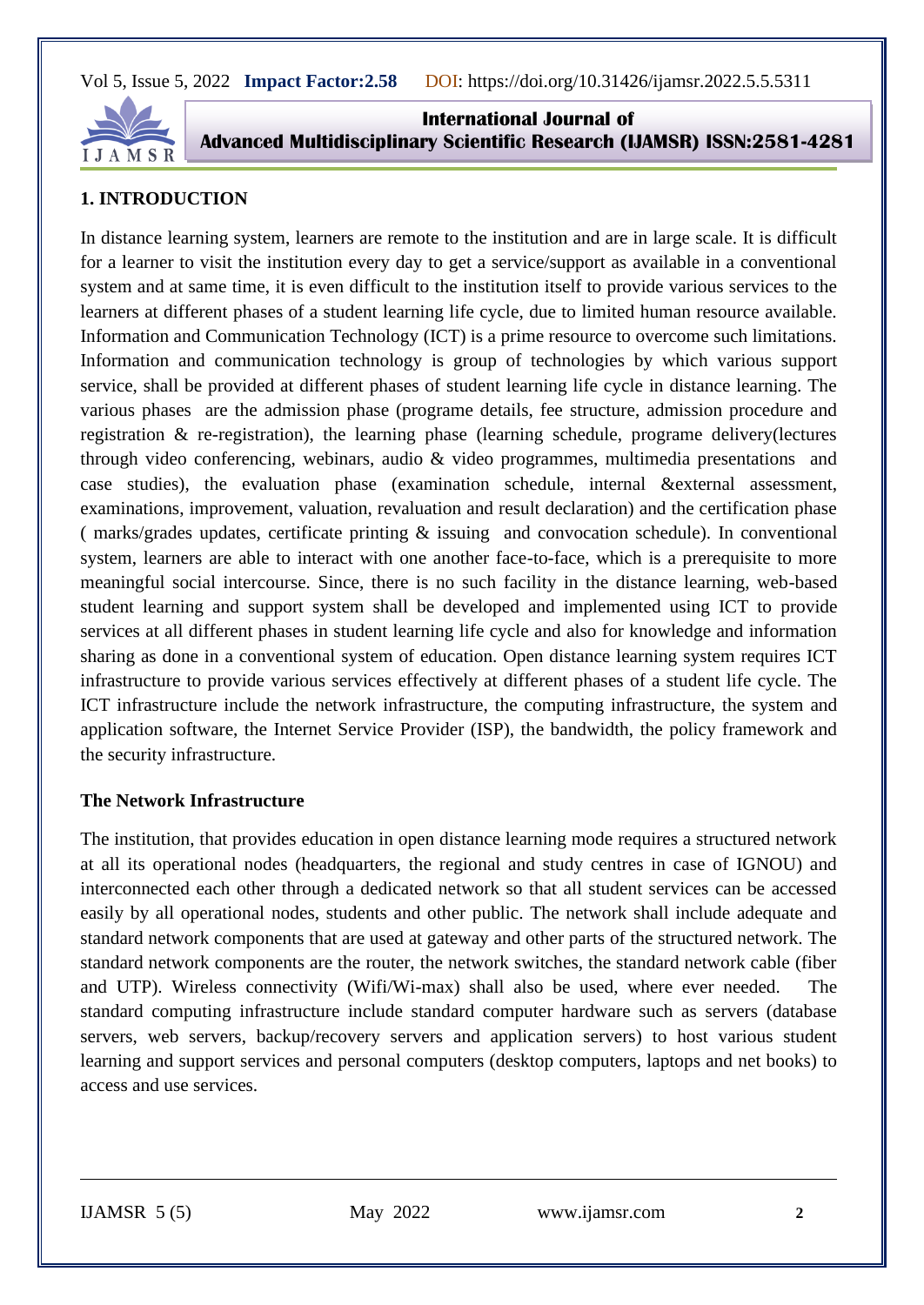

**International Journal of Advanced Multidisciplinary Scientific Research (IJAMSR) ISSN:2581-4281**

## **The Stable System and Application Software**

The system and application software is required to develop software for various students learning and support services that are needed at various phases of student learning life cycle. The software is a main component in open distance learning by which various support services shall be provided to students and other public in large scale. The present Web technologies support to develop web-based software for various services that can be accessed anywhere and anytime. Web technologies broadly categorized as LAMP (Linux, Apache, MySQL and PHP) and WAMP (Windows, Apache, MySQL and PHP). There are several learning management systems (LMS) available and MOODLE is one of popular LMSs. LMS is a complete system that covers all phases of a student learning life cycle.

## **The Internet Service Provider (ISP) and Internet Bandwidth**

Internet bandwidth is needed to access web-based student learning and support services. The amount of internet bandwidth required is directly proportional to the number of users, who access the service(s) and is one of the parameters to access a service easily with no time. The accessibility of a service depends on the availability of internet bandwidth reserved in a particular institution, where service is hosted. The internet service provider is an organization who provides internet bandwidth. The security infrastructure. Security infrastructure is essentially required to protect the systems (servers and personal computers), software, applications and the data that are being used in an institution, where student learning and support services are made available in open distance learning system. Security infrastructure enhances the security of a System/Application/data and is intended to counter security attacks. The gateway (the starting and ending point for inbound and outbound traffic) of systems shall be protected with security devices. The standard security devices are the firewall, intrusion detection system (IDS), intrusion prevention system (IPS), the antivirus software and other monitoring systems. Security for a service shall be ensured by protecting its network domain where service is running, its system domain on which the service is hosted and the service/application itself. Each security device shall be configured with proper access Policy document covers various policies that are to be enforced in an institution where student learning and support services are made available in a open distance learning system. The policies shall broadly be categorized to operational policies, behavioral policies, resource access (system, service and network) control policies, security policies and organizational policies. The policy document is dynamically changed based on need and deed. The policy document helps to setup the ICT infrastructure properly and to have access control.

## **2. THE CHALLENGING ISSUES OF ICT INFRASTRUCTURE SETUP & USAGE IN ODL**

Information and communication technologies playing a prime role in supporting various services in open distance learning in large scale and at same time there are many issues and challenges in setup and usage of ICT infrastructure. The following are various issues and challenges: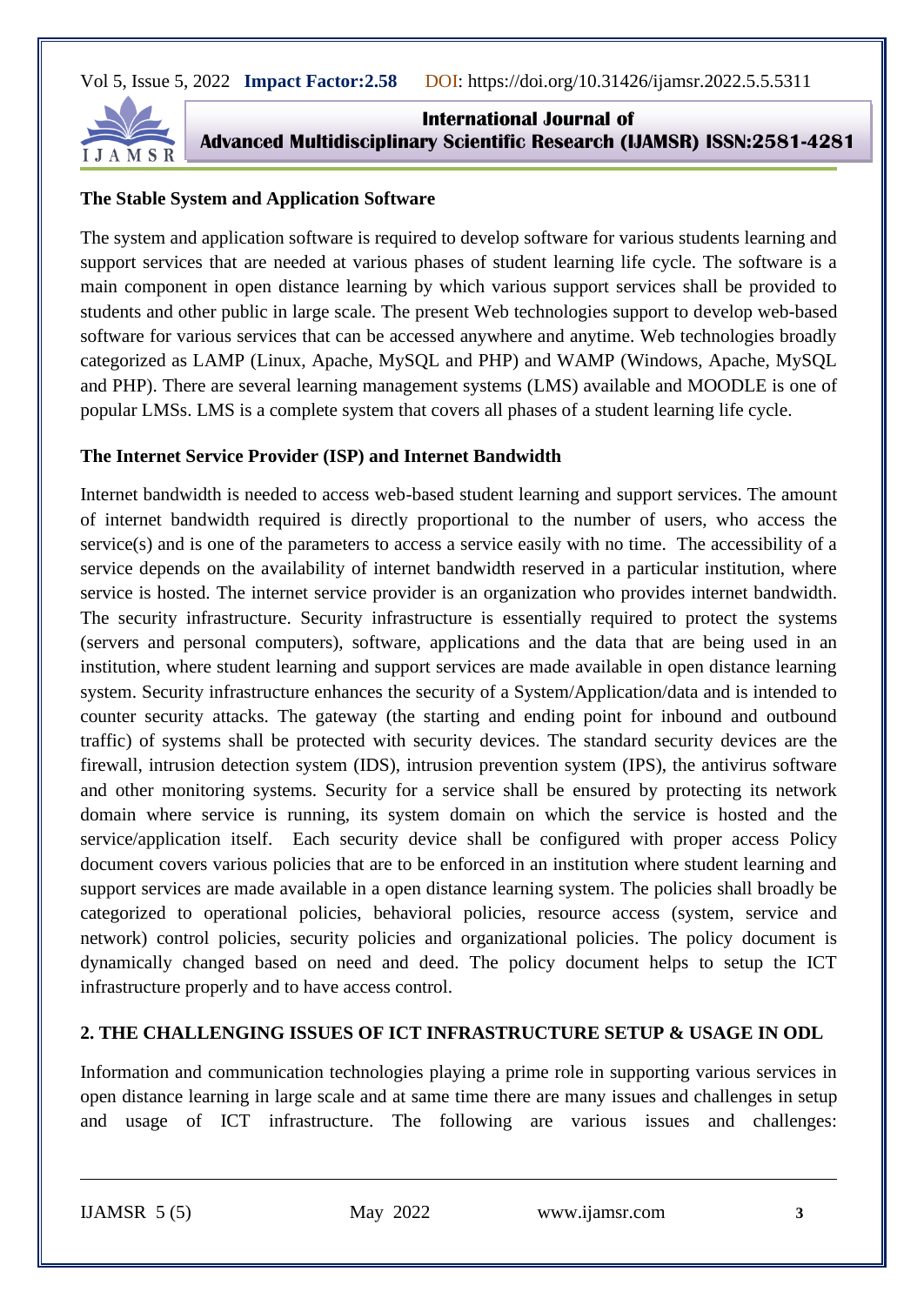

**International Journal of Advanced Multidisciplinary Scientific Research (IJAMSR) ISSN:2581-4281**

Application/service compatibility with respect to the computer hardware and software Technology is changing very frequently, but it is difficult every time to develop application software for various services using such technology. New technology has always flexible features that are needed in ODL system to meet the demands of the learners in large scale, but it is a challenging task to choose ideal hardware and software that have compatibility with existing application software. Application compatibility with respect to hardware and software can be achieved by placing platform independent infrastructure (the hardware, software and application). Scalability issues Open distance learning is a more flexible education system than any other conventional education system. Due to this, the student enrollment is very high and at same time expectations from learners also high. As learners are more in scale and remote to the institution, most of the activities being performed remotely through the online services that are provided by the institution. Since, the learners and their usage is increasing progressively, time to time, it is a challenging issue to maintain always scalable resources in terms of memory space, handle number of users and their transactions. This issue can be addressed by anticipating the scalable load at network level, system level, application/service level and data storage level at least for a period of 5 to 7 years and place an adequate computing, storage and network infrastructure.

#### **Ensure Data Compatibility**

As database technology is changing time to time, ensuring data compatibility with changing database technology is a challenging task. If the old data is not compatible with new database technology, it is very difficult to use and access data through various services/applications. Data compatibility problem can be achieved by encouraging data migration process in various stages time to time so that the data is always compatible to new database technology to use and access it all the times.

## **Dynamic Allocation of Internet Bandwidth**

Dynamic allocation of internet bandwidth to a specific service is a challenging issue. The accessibility of a service shall be ensured only with the availability of internet bandwidth as it is one of the prime parameters. As allocation of internet bandwidth to a specific service is directly proportional to the amount of usage of that service, there is a need of dynamically allocation of bandwidth time to time to that service. The problem can be achieved by introducing bandwidth management and load balancing system to ensure availability of a service. As online services are essential in ODL, it is ideal to have more than one ISP so that the availability of a service can be ensured always.

## **Policy Updates**

Due to flexibility in open distance learning system, there will be frequent changes in admission criteria, evaluation criteria and even in learning procedure and policies to be adopted accordingly. As there is a frequent change in policies, it is a difficult task to update the policies every time, but if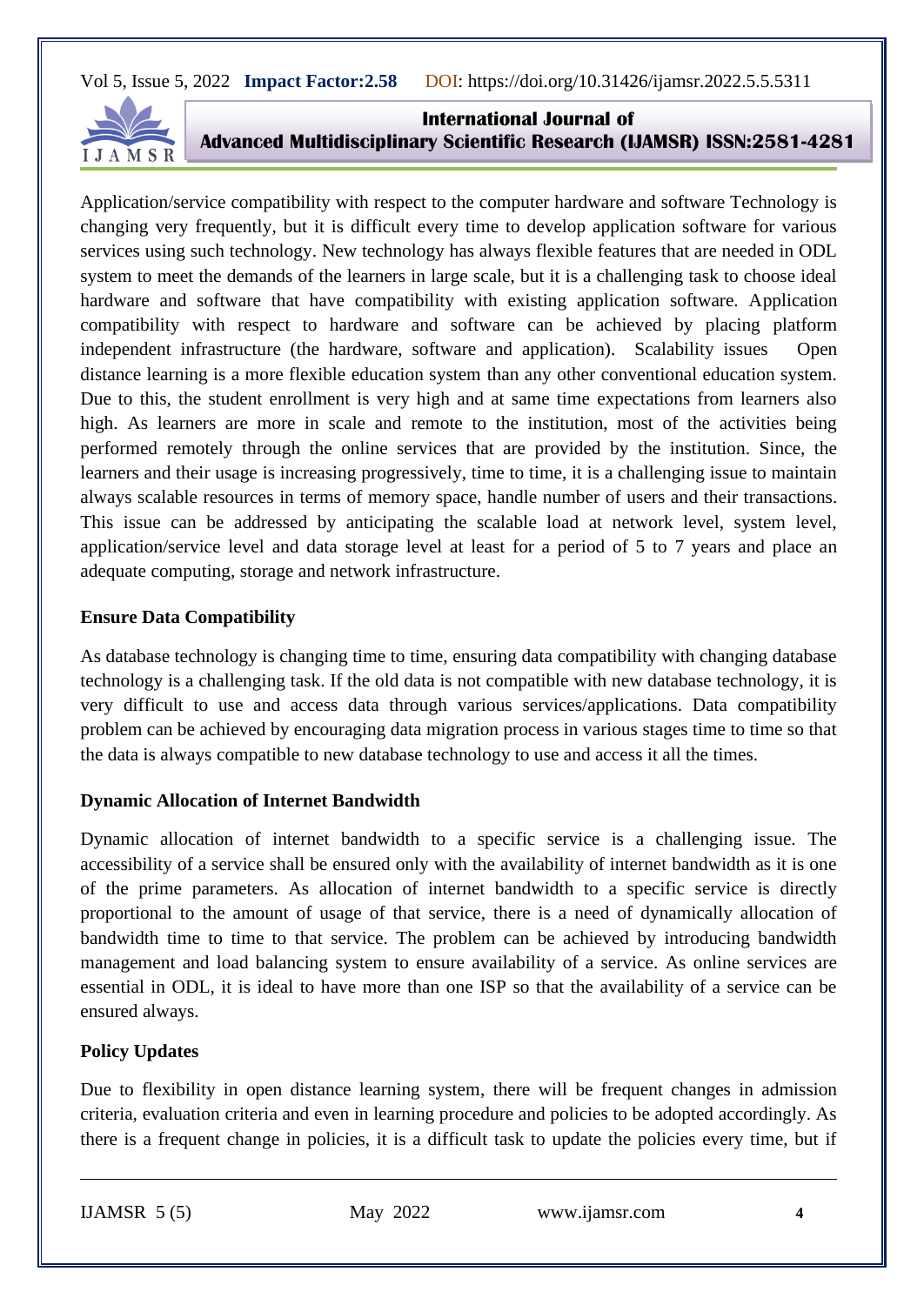

**International Journal of Advanced Multidisciplinary Scientific Research (IJAMSR) ISSN:2581-4281**

policy updation has not been done in time, it leads to many other operational problems. This issue can be addressed by introducing dynamic policy updation and enforcement approach in open distance learning system

### **Dedicated Network Connectivity Among Various Operational Nodes**

In open distance learning system, learners are remote to the institution in many ways and getting services through one of its operational nodes (the headquarters, regional and study centers' in case of IGNOU). It is a difficult to have proper network connectivity among various operational nodes to provide/access services due to non-availability of technical manpower. This problem can be achieved by establishing dedicated network connectivity among various operational nodes in form of intranet by using MPLS/VPN technology.

#### **Support services**

In open distance learning system, learners are remote to the institution many ways and require various online support services to perform their activities. Since ODL is a flexible system, the operational policies need to be changed frequently and is difficult to provide updated support services in time due to laps at various levels in the system. This problem can be addressed by involving all related personnel at the time of initiation of an activity so that its impact, if any on existing services can be discussed and find timeframe to provide support services in time. Manpower in line with change in technology. As technology is frequently changing time to time; it is a difficult task to have updated manpower in line with change in technology. It is even very difficult to have such manpower in government organizations. This problem can be achieved by introducing brainstorming and counseling sessions time to time and also to impart training/workshops on change in technology time to time.

#### **3. SECURITY IN OPEN DISTANCE LEARNING**

In open distance learning, many online learning and support services are made available to its learners and other public. As usage of services is increasing day by day, at same time hackers/attackers are playing a vital role to deny the service and damage system resources. Security is essential to protect the resources from hackers and in turn protect the sensitive information and data.

Hackers take advantage of different security flaws in a network service, hosting infrastructure and exploit the vulnerability to compromise the system. The following are various security flaws by which a hacker will play a role: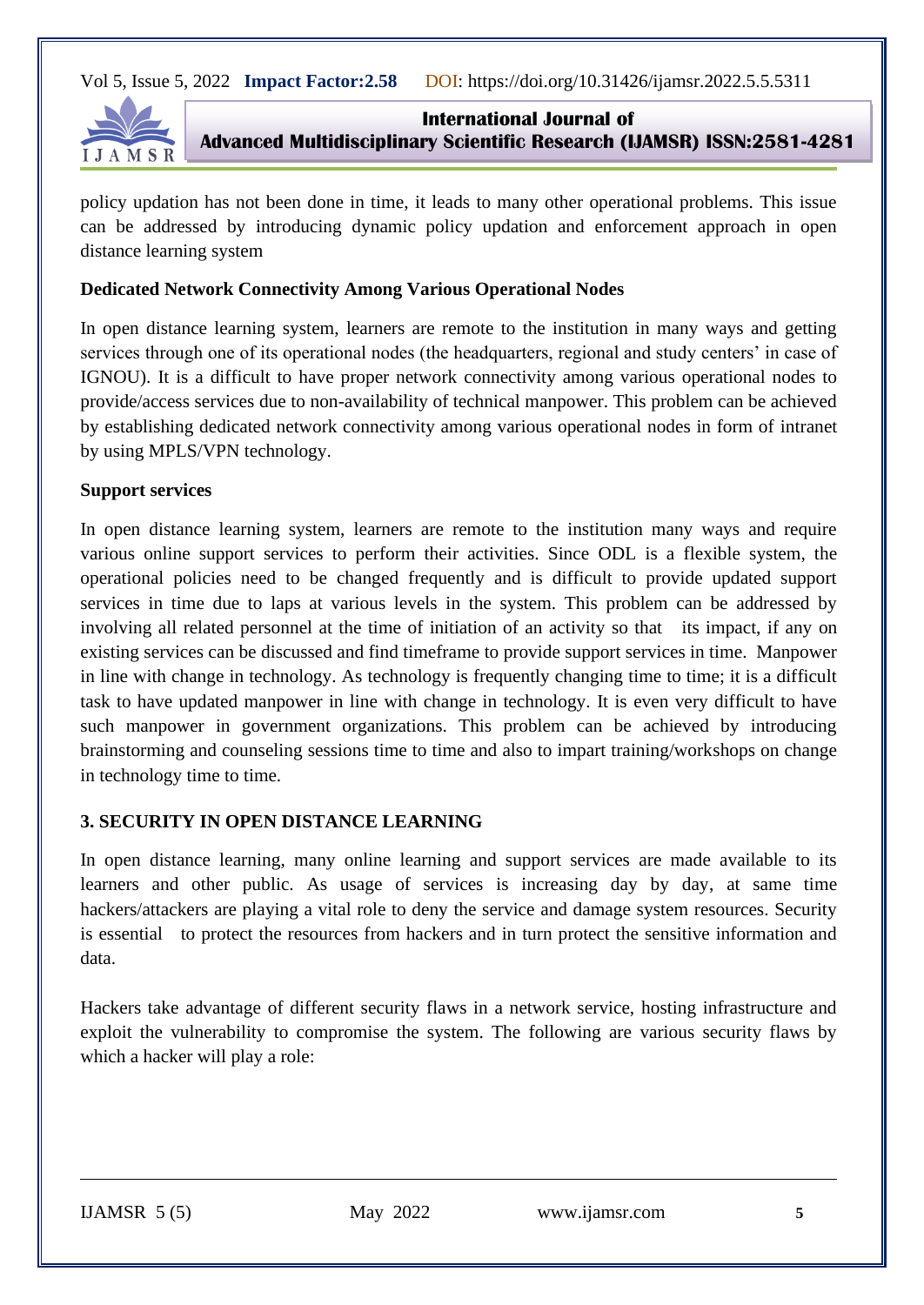

**International Journal of Advanced Multidisciplinary Scientific Research (IJAMSR) ISSN:2581-4281**

• Lack of proper hardening of Servers • Insufficient network boundary security controls • Flaws or bugs in application/service software • Insecure design and coding of hosted software (OS, application, etc) • Weak passwords • Social engineering • Lack of operational control Security of a system/service/data shall be ensured by protecting the sensitive resources [2] at network, system and the application/service domains. Some of the security parameters are authentication, access control, availability, confidentiality, integrity and non-repudiation. Violation in any of the parameter leads a breach in security. All these security parameters to be enforced along with security policy on the ICT infrastructure being used in open distance learning. The following are some of the policies to be framed and implemented for smooth functioning of ICT infrastructure in open distance learning system:

• Network security policy • Host/ Server security policy • Application software security • Database security • Content management policy • Web server logging policy • Backup a policy • Password management policy • Encryption policy • Audit, Incident handling and Recovery policy • Physical security policy.

## **4. CONCLUSION**

It is true that ICT is playing a vital role in open distance learning but at same time there are many issues and challenges that are to be addressed for smooth functioning of various online services that are to be implemented for its learners and other public. In this paper, the required ICT infrastructure and various issues and challenges in usage and setting up of ICT infrastructure in open distance learning are addressed. The institution that is providing education in ODL mode should look at all the addressed issues and challenges and take necessary precautions with a proper action plan along with timeframe.

#### **REFERENCES**

- 1 Murali M Rao, 2009, 'Web-enabled User Support Services System in Distance Learning', Proceedings of International Conference on Interaction Sciences: Information Technology, Culture and Human (ICIS 2009), The ACM International Conference Proceeding, Vol I, ISBN 978-1-60558- 710-3, Seoul, Korea, pp 86-90.
- 2 Murali M Rao, 2010, 'Digital Library Security: A Layered Approach', Proceedings of International Conference on Digital Libraries (ICDL 2010), Volume 2, New Delhi, pp 1167-11 Bernadette Robinson, 2008, 'Using distance education and ICT to improve access, equity and the quality in rural teachers' professional development in western China', International Review of Research in Open and Distance Learning, Volume 9, Number 1, Chaina.
- 3 Sangay Jamtsho, 2005, 'Challenges of ICT use for distance learning support in Bhutan, ICDE International conference', New Delhi.
- 4 Armstrong, M. (2006). A Handbook of Human resource Management Practice, Tenth Edition, Koran Page Publishing, London, p. 264.